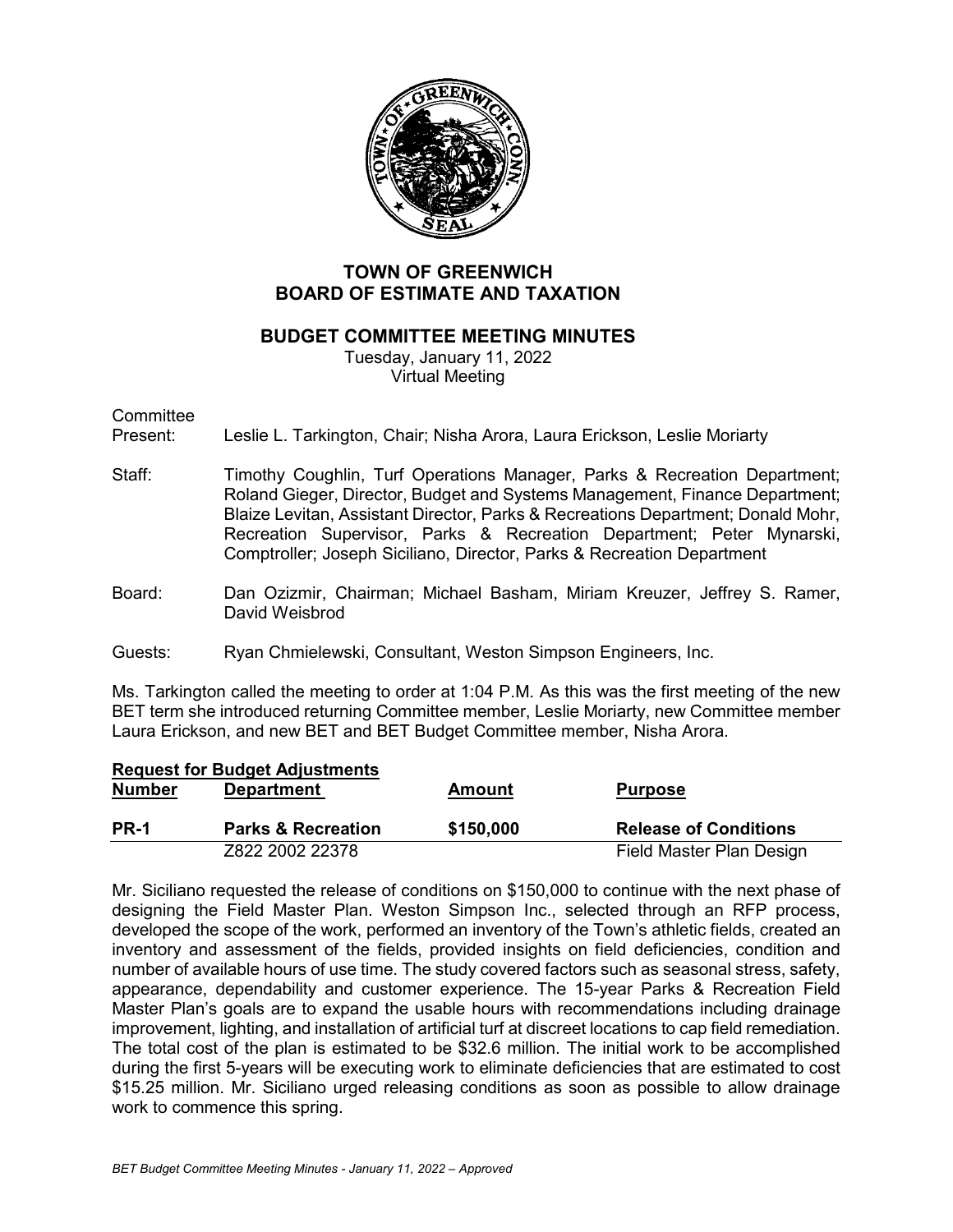Ms. Tarkington suggested that the Committee would need time to study the plan and requested a summary referring specifically to fields identified for drainage improvements, measures to be implemented and an expense summary for each field for the drainage work from the \$150,000 appropriation to be released. The release of conditions was deferred to the February 16, 2022 Regular Budget Committee meeting and further discussion of the complete capital plan will take place during the February Departmental Hearing in the FY23 Budget cycle.

## **NEW BUSINESS**

### • **Economic Conditions Report**

Mr. Gieger reviewed the Town's financial position to date and reported that 6 month revenues from Building Permits continued to the highest they had been in the last 6 years. He highlighted that revenue was ahead of previous year by \$15.7 million resulting primarily from more than \$13 million of grand list tax collection. State reimbursement for bridges contributed \$1 million to the total revenue. Expenses were \$9 million higher year to date resulting from pensions, capital dedicated to the "Z" fund, Information Technology and BOE costs.

Mr. Gieger was asked for a report of year-to-date expenses by department in preparation for February Departmental Budget Hearings.

### **Approval of BET Budget Committee Meeting Minutes**

Ms. Moriarty made a motion, seconded by Ms. Erickson, to accept the Minutes of the Regular BET Budget Committee Meeting held on December 14, 2021 and the BET Budget Committee Special Meeting held on December 16, 2021. The Committee voted 4-0-0. Motion carried.

### **Chair Remarks**

Ms. Tarkington made the following comments:

- The February 16, 2022 Regular Budget Committee meeting will be held at 1:00 P.M.
- The January 25, 2021 Budget Presentations by the First Selectman and the Board of Education and the Budget Committee Public Hearing will be held by Zoom and televised live on GCTV, Channels 24, 79, and YouTube.
- The Calendar for the FY23 Budget Cycle Department Meetings will be posted shortly.

#### **ADJOURNMENT**

Upon a motion by Ms. Moriarty, seconded by Ms. Erickson, to adjourn the meeting at 2:29 P.M., the Committee voted 4-0-0. Motion carried.

Respectfully submitted,

 $\overline{\phantom{a}}$ 

Catherine Sidor, Recording Secretary